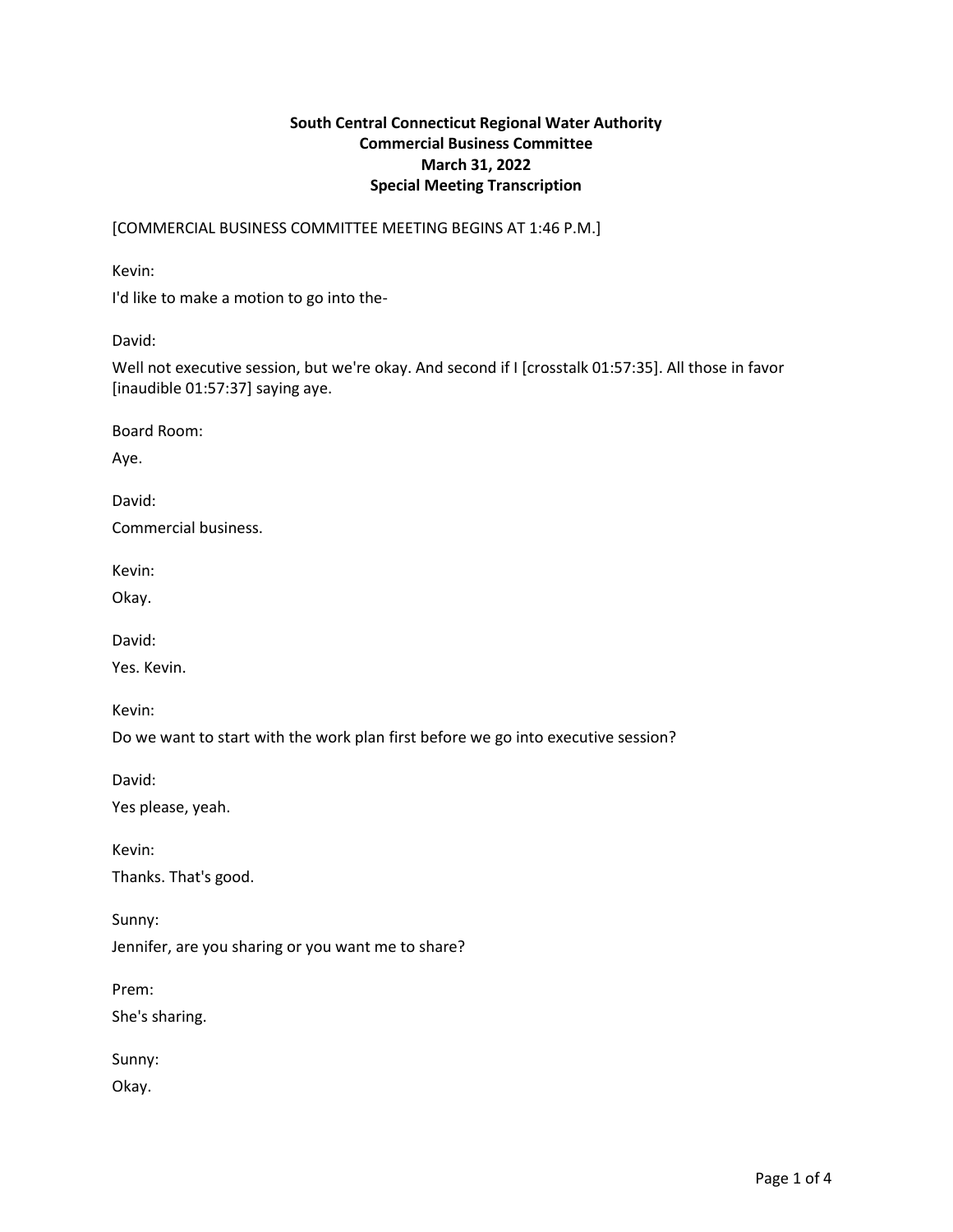## Prem:

Thank you. Thanks Jennifer. So again, you know, as we had done last year's similar work plan, there's not a lot of change, but except a few things that we had some minor modifications here. So as you see here, we'll be adopting our committee charter as we did last year, the beginning of the year. So we could set our goals and objectives, et cetera, as part of that committee charter. So we'll be doing that in June. And obviously, you know, you see one, an item called an acquisition update and approval as applicable across all of these things. As you know, we are actually working through numerous acquisitions in the pipeline. So we kept it as a standing item based on the need. We will change and we will take upon, right. So that's why you see that item in there for June. For September, we have a commercial business update, pretty much looking at how the business is performing across the four towers that I know. Dennis is going to cover today for this part of the meeting. December, there was a request from our board as well in terms of looking at our metrics as a media.

## Prem:

So remember we said, we look at in the media metrics, so we actually did add that as part of our December in action plan. So we'll be looking at a media metrics update along with the commercial business update. Again, a standing item for acquisition update and approval in March. Pretty straightforward again. Now you'll be looking at our fiscal 24 work plan, really making sure that we could put a similar plan in place based on how he performed throughout this year. And then really looking at the following fiscal 24 and then commercial business update along with that would be the acquisition update. So simple, straightforward that's what we had in the work plan. Any questions?

Kevin:

No. Okay. Thank you, Prem.

Prem:

Thank you.

Kevin:

May I have a motion to go into executive session?

Larry:

You want to do the minutes? Just get that-

Kevin: Oh I didn't, I forgot about that.

David: I'll motion for approval of the minutes.

Kevin: Any discussion? All in favor?

Board Room: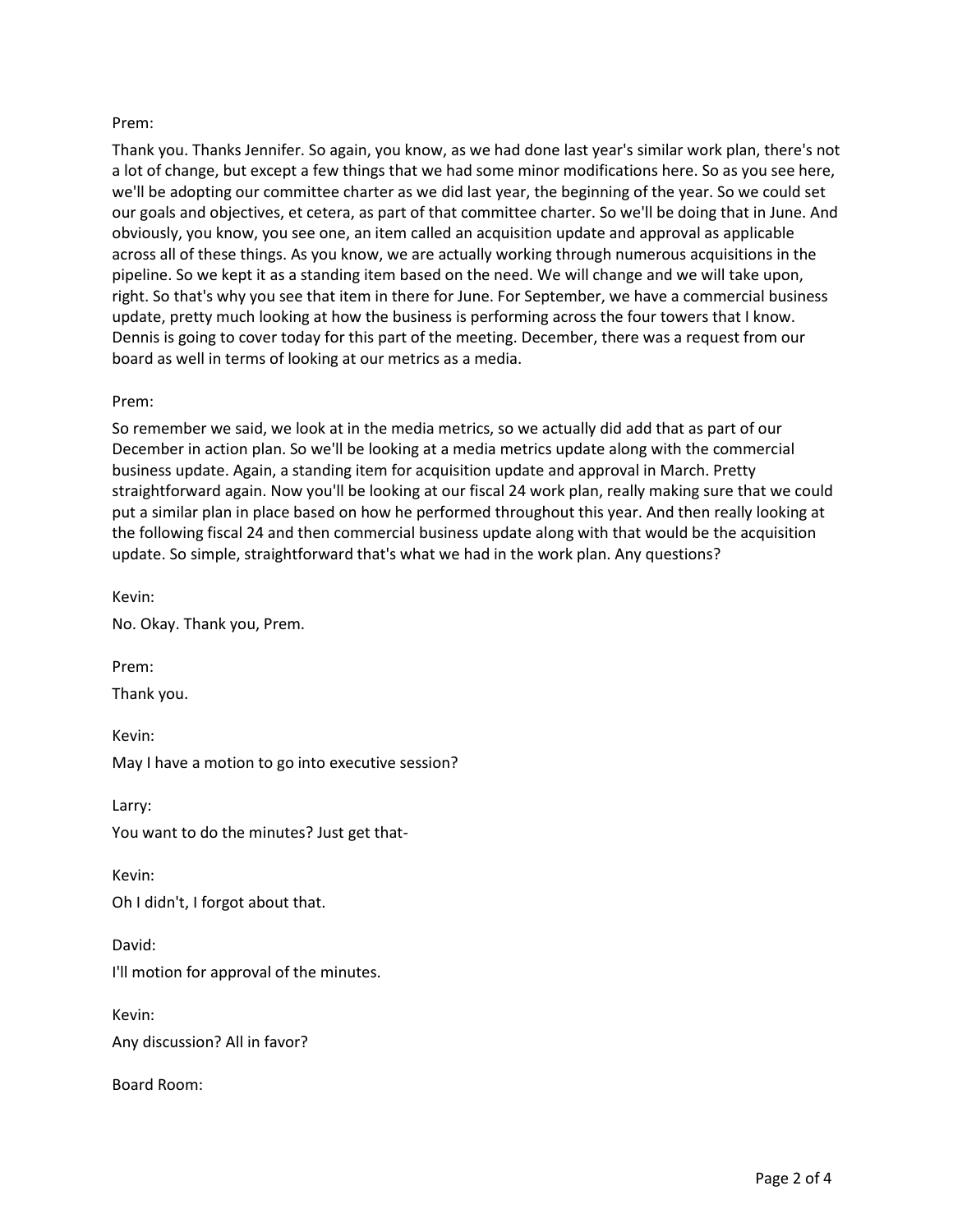Aye.

Kevin:

Moving on, executive session to discuss acquisitions.

David:

Second.

David:

And inviting...

Kevin:

And business strategy. And we're inviting the leadership team, including Dennis Donovan and also our attorney from Murtha is joining us as well. James McLaughlin. Hi James.

Kevin:

All in favor?

Catherine:

Second the motion. [crosstalk 02:00:21].

Kevin:

All in favor?

Board Room:

Aye.

Kevin:

Okay. We're in executive session. We'll stop recording. Thank you.

[COMMERCIAL BUSINESS COMMITTEE MEETS IN EXECUTIVE SESSION FROM 2:00 PM TO 2:45 P.M.]

Kevin:

That's right. We've discussed this [crosstalk 00:00:03].

Catherine:

Okay. So then I move we adjourn as the Commercial Business Committee and reconvene as the Authority.

Suzanne:

I'll second.

Kevin: